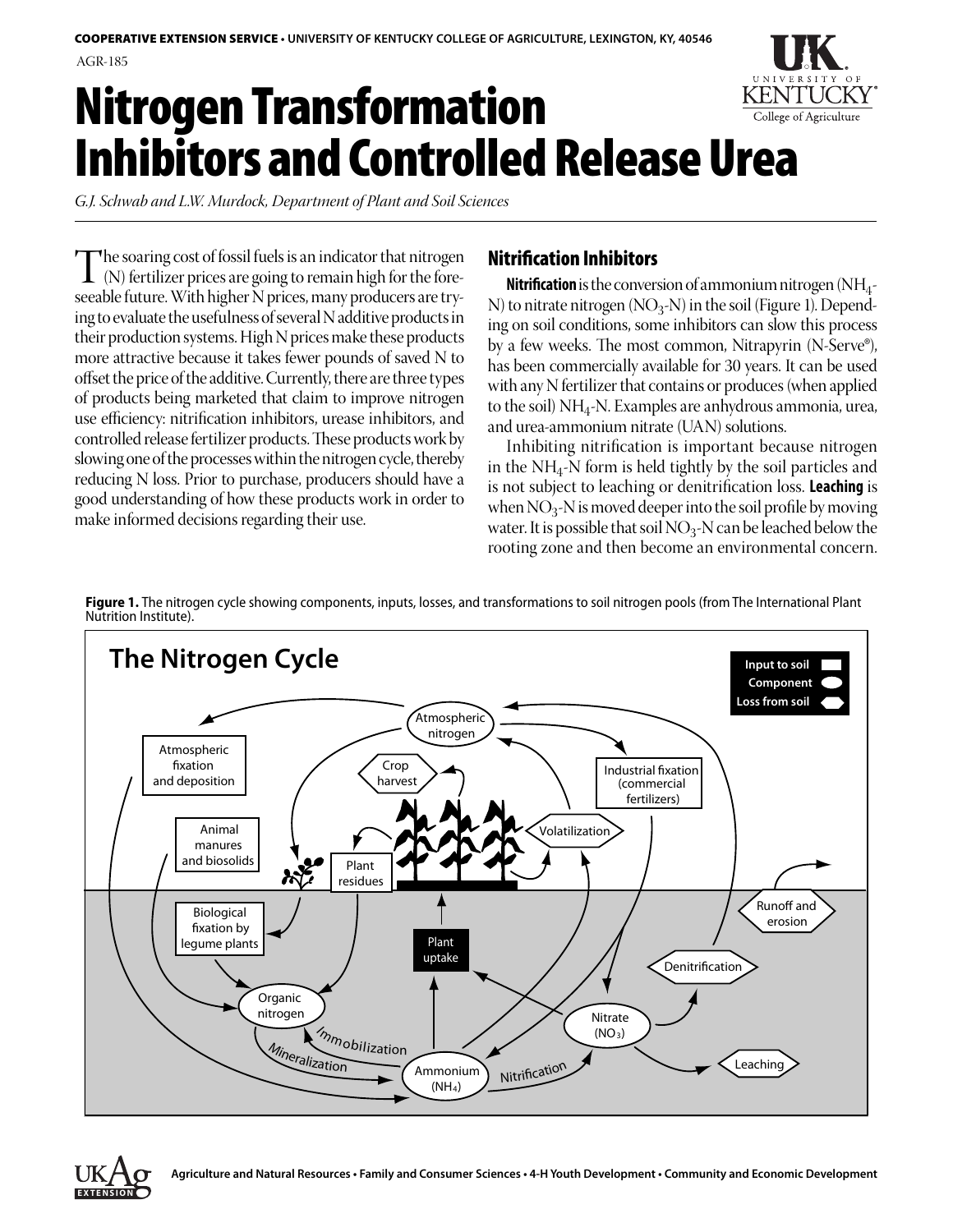**Denitrification** occurs when  $NO<sub>3</sub>$ -N is converted into a gas and escapes into the atmosphere. This reaction only happens when soil lacks oxygen or is largely water saturated. Depending on the amount of oxygen in the soil, the gas emitted is in either the nitrous oxide or nitrogen gas form. Nitrous oxide is considered a greenhouse gas, and emissions may be regulated in the future. Denitrification losses are most common on poorly drained soils saturated for many days during the spring.

## Urease Inhibitors

When urea fertilizers are applied to the soil, an enzyme called urease begins their conversion to ammonia gas. If this conversion takes place below the soil surface, the ammonia is almost instantaneously converted to  $NH<sub>4</sub>$ -N, which is bound to soil particles. If the conversion takes place on the soil surface or on surface residues, there is a potential for the ammonia gas to escape back into the atmosphere in a process called **ammonia volatilization.** 

Volatilization losses depend on the environmental conditions at the time of application. Soil temperature, soil moisture, amount of surface residue, soil pH, and length of time between application and the first rain event or irrigation are all factors that determine the total amount of N that could be lost via volatilization. Nitrogen losses from fertilizer applied prior to May 1 are generally very low. After May 1, N loss is greatest, especially when urea is surface-applied to soils with high residue or vegetation (i.e. no-till corn or pastures), during warm, wet weather followed by a warm, breezy drying period.

Volatilization losses can be substantially reduced if a urease inhibitor is used with the fertilizer. The most common urease inhibitor is NBPT (N-(n-butyl) thiophosphoric triamide), sold under the trade name Agrotain® (Agrotain International). Urease inhibitors reduce the activity of the urease enzyme for up to 14 days. As long as it rains during this 14 day period, the urea will be moved into the soil where it can be converted to  $NH_{4}$ -N without the risk of volatilization.

#### Controlled Release Urea

Controlled release fertilizer products have also been available for more than 30 years. Probably the best known of these products is sulfur-coated urea. A sulfur coating is applied to urea granules and urea dissolves/diffuses through imperfections in the coating. By altering the thickness and number of imperfections in the coating, release characteristics can be controlled. Sulfur-coated urea was not a useful agronomic product in part because the cost of coating was high relative to the cost of the N fertilizer.

Recent advancements in polymer (plastic) technology have created a whole new type of controlled release fertilizer, the most common of which is **polymer-coated urea** (PCU). Polymercoated urea has been used in the turf and horticultural industries for several years, but the cost of the materials prohibited their greater use in the agricultural market. Now, Agrium Inc. has introduced a PCU called ESN® that is priced competitively in the agricultural market.

Modern polymers allow chemists to create release curves that closely match the uptake characteristics of target crops (Figure 2). The amount and rate of release is controlled by the thickness and other characteristics of the polymer.



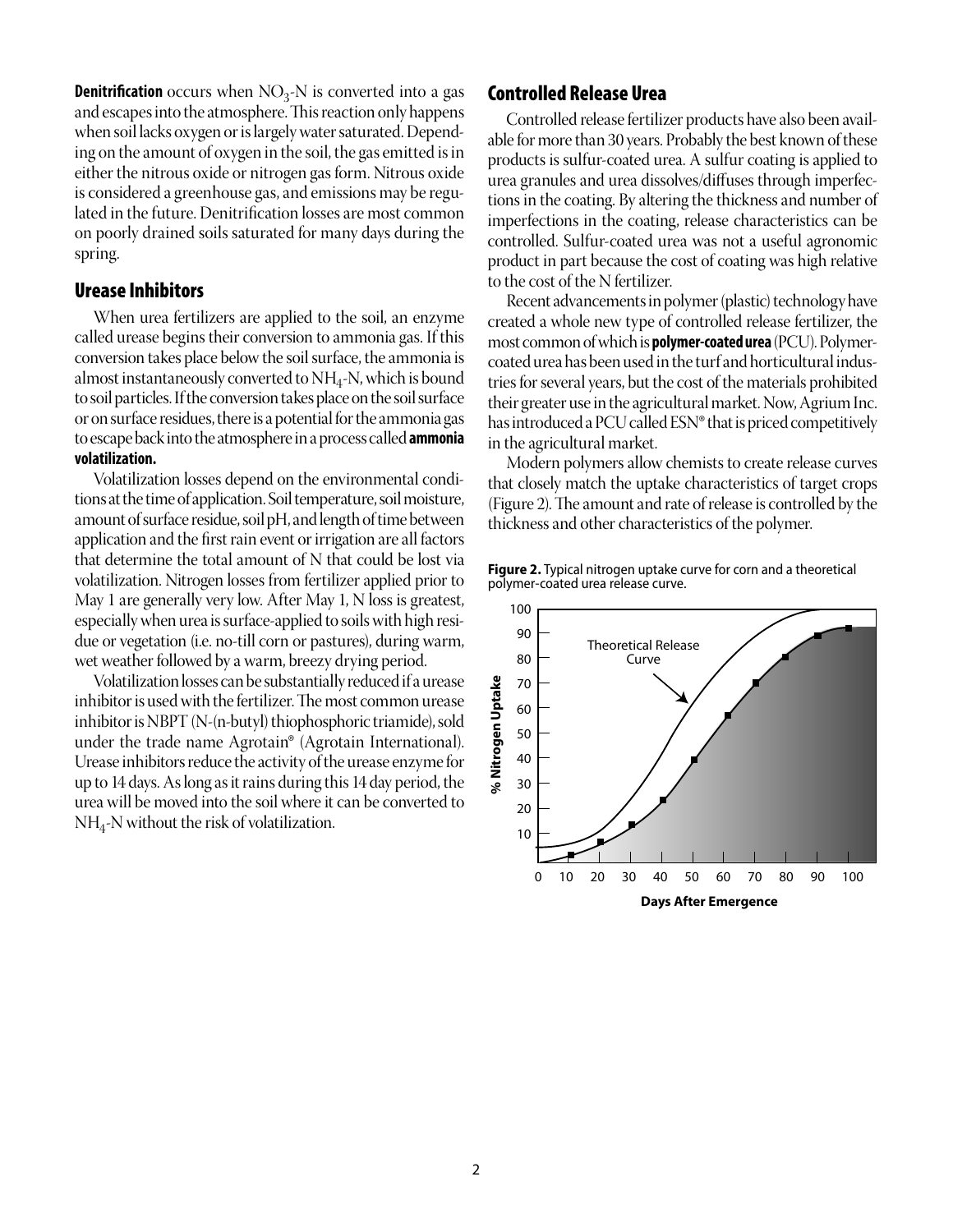#### Agronomics of N Products

As alluded to earlier, there are several factors that should be considered before deciding if these products are appropriate and economical in your specific production system.

Ideally, corn producers strive to apply just enough N to reach maximum yield (example: 150 lb N/a in Figure 3). If a farmer applied the optimal amount of fertilizer and used an inhibitor or PCU, N would be saved, but yield would not be increased. This is because maximum yield has already been obtained. In order for these new products to be agronomically useful, the producer must reduce the rate of applied nitrogen by the amount expected to be saved as a result of using the additive. To be economical, the cost of the saved N must exceed the price of the additive.





The second consideration is the time of year fertilizer is being applied. Denitrification occurs primarily when the soil is water-saturated. Therefore, losses are usually highest for N applied early in the spring. Later, side-dress applications usually result in very little denitrification loss, since soil saturation is less likely. The total amount of nitrogen lost as a result of denitrification is a function of the number of days the soil remains saturated and the amount of nitrogen in the  $NO<sub>3</sub>$ -N form (Table 1). Approximately 3-4% of the  $NO_3-N$  can be lost per day of soil saturation beyond two days.

| <b>Table 1.</b> The percentage of fertilizer N in the $NO3$ -N form 0, 3, and 6<br>weeks after application. |                                |    |    |  |  |
|-------------------------------------------------------------------------------------------------------------|--------------------------------|----|----|--|--|
|                                                                                                             | <b>Weeks After Application</b> |    |    |  |  |
|                                                                                                             |                                |    | 6  |  |  |
| N Source                                                                                                    | % of Fertilizer as $NO3$ -N    |    |    |  |  |
| Anhydrous Ammonia (AA)                                                                                      |                                | 20 | 65 |  |  |
| AA with N-Serve                                                                                             |                                | 10 | 50 |  |  |
| Urea                                                                                                        | o                              | 50 | 75 |  |  |
| Urea with N-Serve                                                                                           | O                              | 30 | 70 |  |  |
| <b>UAN solutions</b>                                                                                        | 25                             | 60 | 80 |  |  |
| <b>Ammonium Nitrate</b>                                                                                     | 50                             | 80 | 90 |  |  |

Volatilization losses are highest when the soil is warm (above 60°F), experiencing high evaporation rates, and/or when soil pH is greater than seven. In most years, temperatures become high enough to cause concern in early May. After this time, urea N contained in surface applications is more volatile. If the fertilizer is surface-applied and incorporated or ¼ inch or more of rain is received within two days, volatilization losses will be minimal. If, on the other had, it is not incorporated and no rain is received, loss can exceed 25%, with an average of about 10% of the total. High surface residue levels also increase volatilization; therefore, maximum losses will be observed when urea is broadcast on no-till or pasture fields after May 1.

Polymer-coated urea, because of its slow-release characteristics, offers farmers the option of early fertilizer application with a reduced risk of denitrification or leaching loss. There is still the potential for volatilization losses from this product because it is urea.

#### Inhibitor Research Results

Several research studies have been conducted across Kentucky to assess the performance of these products under our growing conditions. Wheat research in western Kentucky demonstrates that soils stay too warm for nitrification inhibitors to be effective if all of the N fertilizer is applied in the fall (Table 2).

| <b>Table 2.</b> Effect of time of urea and<br>anhydrous ammonia N application and<br>the use of nitrification inhibitors on the<br>yield of wheat in KY (from Murdock 1985). |                      |  |  |  |
|------------------------------------------------------------------------------------------------------------------------------------------------------------------------------|----------------------|--|--|--|
| Nitrogen                                                                                                                                                                     | Urea<br>5-Yr Average |  |  |  |
| <b>Treatment</b>                                                                                                                                                             | Wheat Yield (bu/a)   |  |  |  |
| Check (no N)                                                                                                                                                                 | 31                   |  |  |  |
| Fall                                                                                                                                                                         | 46                   |  |  |  |
| $Fall + Inhibitor$                                                                                                                                                           | 47                   |  |  |  |
| Spring                                                                                                                                                                       | 55                   |  |  |  |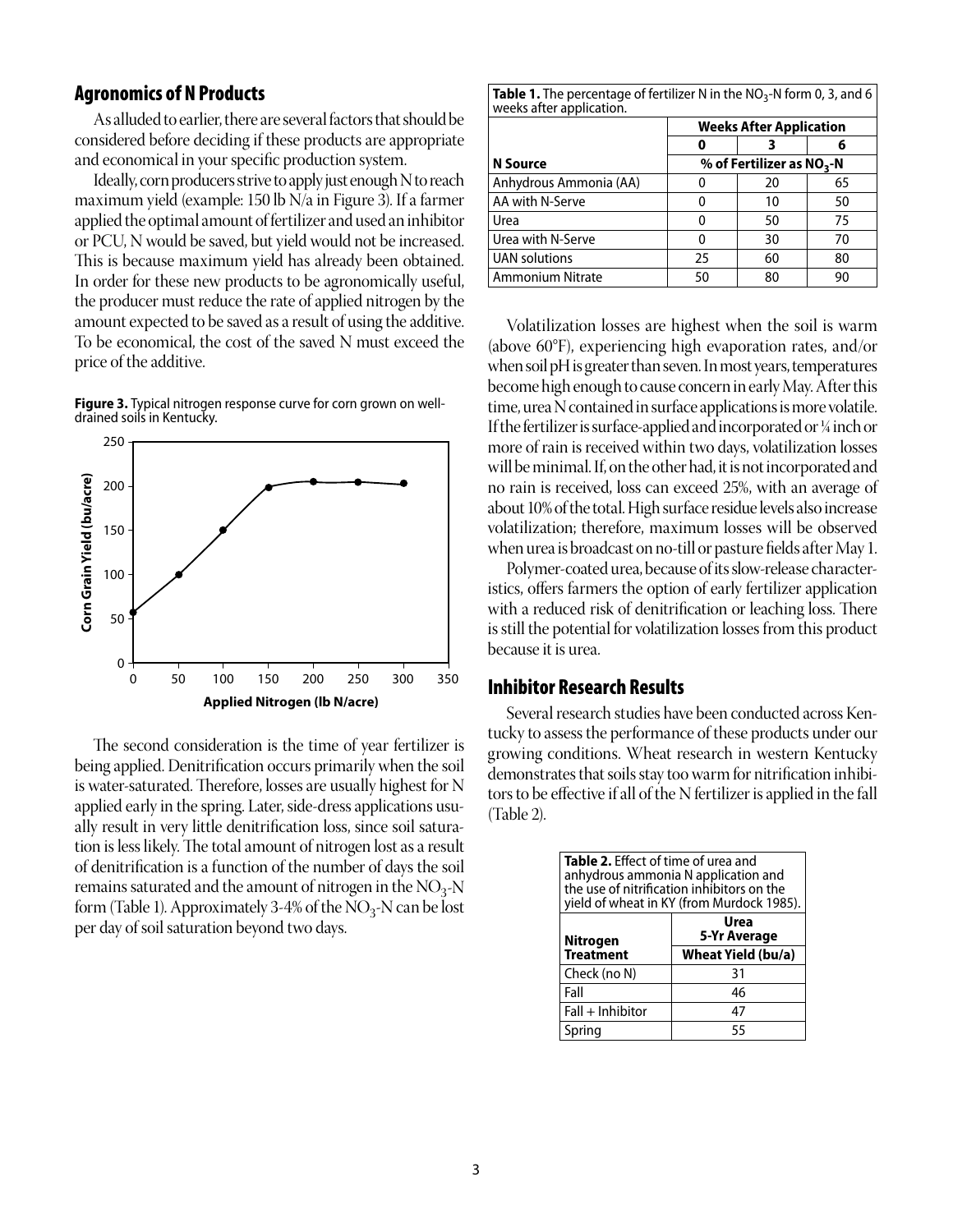Nitrification inhibitors have been shown to be effective for corn where N fertilizers were applied at planting at yieldlimiting rates. In a study conducted in Bath, Lewis, and Lee counties, corn yield was increased by an average of 32 bu/acre when N-Serve was applied with 75 lb N/acre as ammonium nitrate at planting (Frye et al., 1981). However, this study showed no significant yield increase with N-Serve at the 150 lb N/acre rate. These results demonstrate the need to reduce N application rates in order to get the benefit of the inhibitor. In general, Kentucky research has found economic benefits to nitrification inhibitors are more likely on poorly drained soils that tend to remain wet during the spring.

The urease inhibitor Agrotain has also been effective in some Kentucky cropping systems. A study was conducted in Fayette County to assess the response of Agrotain with surface applications of urea and urea ammonium nitrate (UAN) solution for fescue and corn production. Both crops were grown at yield-limiting N rates (140 and 75-100 lb N/acre/yr for fescue and corn, respectively). Fescue yield was 13% lower when urea was used without Agrotain, but only 3% lower when UAN was used without Agrotain. For corn, Agrotain increased average grain yield by 14 bu/acre with urea and 6 bu/acre with UAN (Frye et al., 1990).

A product called SuperU® (marketed by Agrotain International) is urea containing both a urease inhibitor (NBPT) and a nitrification inhibitor (dicyandiamide DCD). It is designed to prevent losses associated with surface applications of urea as well as leaching and denitrification losses. A two-year study in Meade County compared urea, ammonium nitrate, and SuperU on no-till corn. In both years of the study (1997-8), N was applied shortly after planting and early season rainfall was excessive. In both years, at yield-limiting rates of N, grain yield from SuperU was significantly higher than yield from urea. In 1998, at the low fertilization rate, grain yield using SuperU was significantly higher than the yield from ammonium nitrate (Table 3). Results indicate that volatilization was a factor in both

| <b>Table 3.</b> Effect of N-source and rate on corn yield in 1997 and 1998<br>(Wells et al., 1999). |                   |      |                |      |      |                 |
|-----------------------------------------------------------------------------------------------------|-------------------|------|----------------|------|------|-----------------|
| N                                                                                                   | 1997              |      |                | 1998 |      |                 |
| lbs/a                                                                                               | ΑN                | Urea | <b>SuperU®</b> | ΑN   | Urea | <b>SuperU</b> ® |
|                                                                                                     | Corn Yield (bu/a) |      |                |      |      |                 |
| 0                                                                                                   |                   | 105  |                |      | 82   |                 |
| 60                                                                                                  |                   |      |                | 128  | 118  | 151             |
| 80                                                                                                  | 136               | 116  | 139            |      |      |                 |
| 120                                                                                                 |                   |      |                | 161  | 138  | 159             |
| 160                                                                                                 |                   | 143  | 136            |      |      |                 |
| 180                                                                                                 |                   |      |                | 153  | 141  | 158             |

years, but leaching/denitrification losses were only a factor in 1998.

In 2004, a Hardin County study compared the performance of several N products in no-till corn production. All plots received a pre-plant application of 50 lb N/acre. Side-dress applications of different N fertilizer products were made at the 6-leaf stage. Excessive rainfall was received between planting and the side-dress application, but the soil was not saturated after the side-dress treatments were applied, suggesting little potential for denitrification or leaching. Therefore, plots with SuperU (the combination of NBPT and DCD) were not statistically different (p=0.10) than plots with only Agrotain (Table 4). Weather and soil conditions were very conducive to ammonia volatilization losses. Yield was substantial lower for the urea and UAN treatments when compared to the ammonium nitrate application. When Agrotain was added to urea and UAN, yield was increased by 43 and 29 bu/acre, respectively (Table 4). At this point, it is not clear why Agrotain was less effective when used with UAN. The results may be an anomaly, since similar studies have shown NBPT to be equally effective with urea and UAN. The yield response was extremely high because less-than-optimal rates of N were used, but this study illustrates the loss potential in a no-till environment.

A relatively new product called Nutrisphere-N® (maleicitaconic copolymer) is being marketed by Specialty Fertilizer Products through some Kentucky fertilizer retailers as both a urease and nitrification inhibitor. While the research results look promising in some locations across the United States, Kentucky data show that it is less effective than Agrotain when tested under high volatilization loss conditions. In a study conducted in 2007 at the University of Kentucky Research and Education Center near Princeton, Kentucky, corn yields were significantly lower for the Nutrisphere-N treatment compared to other products under high volatilization loss conditions. In this study, 75 lb N/acre was applied as a side-dress application to no-till corn. The yield difference between the plots receiving

| Table 4. Yield for side-dressed no-till corn in Hardin County, 2004. |                   |  |  |  |
|----------------------------------------------------------------------|-------------------|--|--|--|
| Treatment <sup>1</sup>                                               | Yield (bu/a)      |  |  |  |
| Check <sup>2</sup>                                                   | 117d <sup>3</sup> |  |  |  |
| Urea                                                                 | 158 c             |  |  |  |
| Urea + Agrotain <sup>®</sup>                                         | 201 <sub>b</sub>  |  |  |  |
| SuperU®                                                              | 201 b             |  |  |  |
| <b>UAN</b>                                                           | 150c              |  |  |  |
| $UAN + Aqrotain$ <sup>®</sup>                                        | 179 bc            |  |  |  |
| UAN + Agrotain Plus <sup>®4</sup>                                    | 175 bc            |  |  |  |
| AN                                                                   | 192 b             |  |  |  |
| Poly-Coated Urea (at planting)                                       | 177 bc            |  |  |  |
| AN (130 lbs N/a)                                                     | 239 a             |  |  |  |
| $1 \text{ N}$ cide-dress rate was 50 lbs $N/s$                       |                   |  |  |  |

<sup>2</sup> Check received 50 lbs N/a at planting and 0 lbs N/a side-dress.<br><sup>3</sup> Numbers followed by the same letter are not significantly different.<br><sup>4</sup> A combination of NBPT and DCD formulated for use with UAN.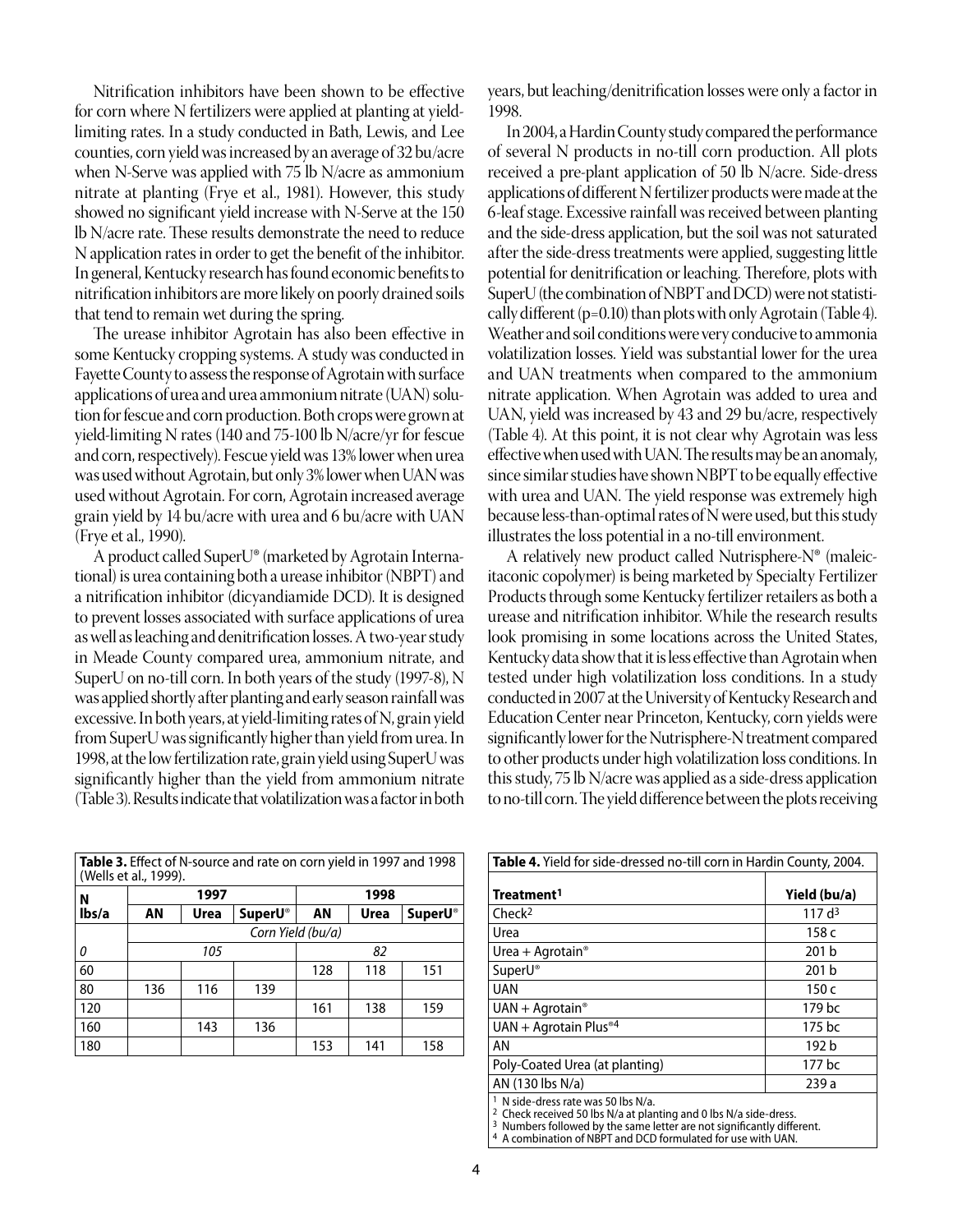ammonium nitrate, which has no volatilization loss potential, and the plots receiving urea (Figure 4) can be attributed to N volatilization. Comparing the other products in the study, Agrotain, SuperU, and ESN® produced statistically equal yields to ammonium nitrate, while Nutrisphere-N was not statistically different from the unprotected urea. Similar comparisons, made in other years and locations across Kentucky, also show Nutrisphere-N is not as effective as other currently available products for reducing nitrogen losses. To date, Nutrisphere-N has not been evaluated under conditions conducive for denitrification loss in Kentucky. However, laboratory experiments conducted at North Dakota State University show that Nutrisphere-N had no effect on nitrification rate (Figure 5).

## Polymer-Coated Urea (PCU) Research

The agriculturally priced PCU, ESN, has only been available to farmers since 2007. One potential use for this product is fall application on wheat, especially for wetter soils that might not support spreader trucks in the spring.

A wheat study begun in the fall of 2002 near Lexington evaluated ESN application timing on wheat. Treatments consisted of an unfertilized check, and 60 lbs of urea or ESN broadcast at four application times (planting, January, Feekes Stage 3, and Feekes Stage 6). Also included were a split urea application of 1⁄3 at Feekes 3 and 2⁄3 at Feekes 6, and another receiving 20 lbs urea-N/acre and 40 lbs PCU-N/acre all at Feekes 3. An additional treatment was included to determine the yield potential for the study site consisting of 30 lb urea-N/acre at Feekes 3 and 60 lb urea-N/acre at Feekes 6. Like earlier studies that compared N with and without a nitrification inhibitor, yields in this study were equivalent for ESN and urea applied in the fall (Figure 6). However, ESN applied in January produced significantly higher yields than January-applied urea. In fact, January ESN yield was not significantly different than that for the split application of urea. Therefore, part of the higher cost of ESN could be offset by one less fertilizer application. Applications of ESN later in the spring are not recommended because the slow release appears to reduce yield.

Studies have also been conducted in Lexington and Princeton to determine the effect of ESN on corn growth and yield. Study sites included both well and somewhat poorly drained soils. For the well-drained soils, there was no yield benefit to using ESN. On the more poorly drained soils, ESN applied at or before planting increased yield significantly compared to urea applied at the same time. ESNwas not, however, superior to a split application of urea  $\frac{1}{3}$  at planting and  $\frac{2}{3}$  at the 6-to-8 leaf stage).





**Figure 5.** The effect of Nutrisphere-N (NSGR) on nitrate and ammonium concentration in the soil (Goos, 2008).